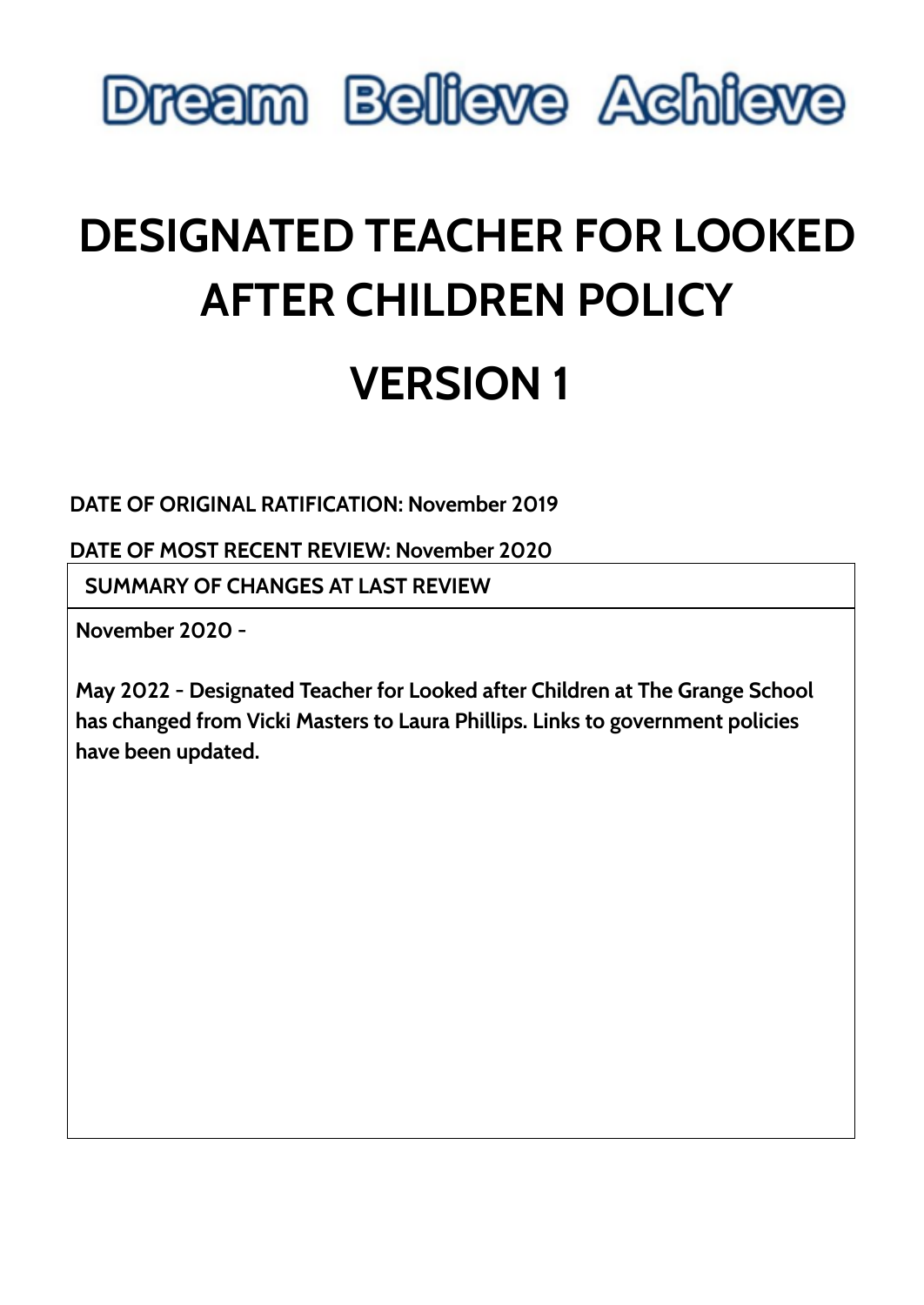# **Dream Believe Achieve**

| <b>RECORD OF CONSULTATION</b> |                                              |
|-------------------------------|----------------------------------------------|
| <b>DATE</b>                   | <b>CONSULTATION DETAILS</b>                  |
| November 2020                 | Consultation with Lead Safeguarding Governor |
|                               |                                              |
|                               |                                              |
|                               |                                              |
|                               |                                              |
|                               |                                              |
|                               |                                              |
|                               |                                              |



#### **1. Aims**

The school aims to ensure that:

A suitable member of staff is appointed as the designated teacher for looked-after and previously looked-after children

The designated teacher promotes the educational achievement of looked-after and previously looked-after children, and supports other staff members to do this too

Staff, parents, carers and guardians are aware of the identity of the designated teacher, how to contact them and what they are responsible for

#### **2. Legislation and statutory guidance**

This policy is based on the Department for Education's document - The [designated](https://assets.publishing.service.gov.uk/government/uploads/system/uploads/attachment_data/file/683561/The_designated_teacher_for_looked-after_and_previously_looked-after_children.pdf) teacher for [looked-after](https://assets.publishing.service.gov.uk/government/uploads/system/uploads/attachment_data/file/683561/The_designated_teacher_for_looked-after_and_previously_looked-after_children.pdf) and previously looked-after children

It also takes into account section 20 and section 20A of the [Children](https://www.legislation.gov.uk/ukpga/2008/23/section/20) and Young Persons Act 2008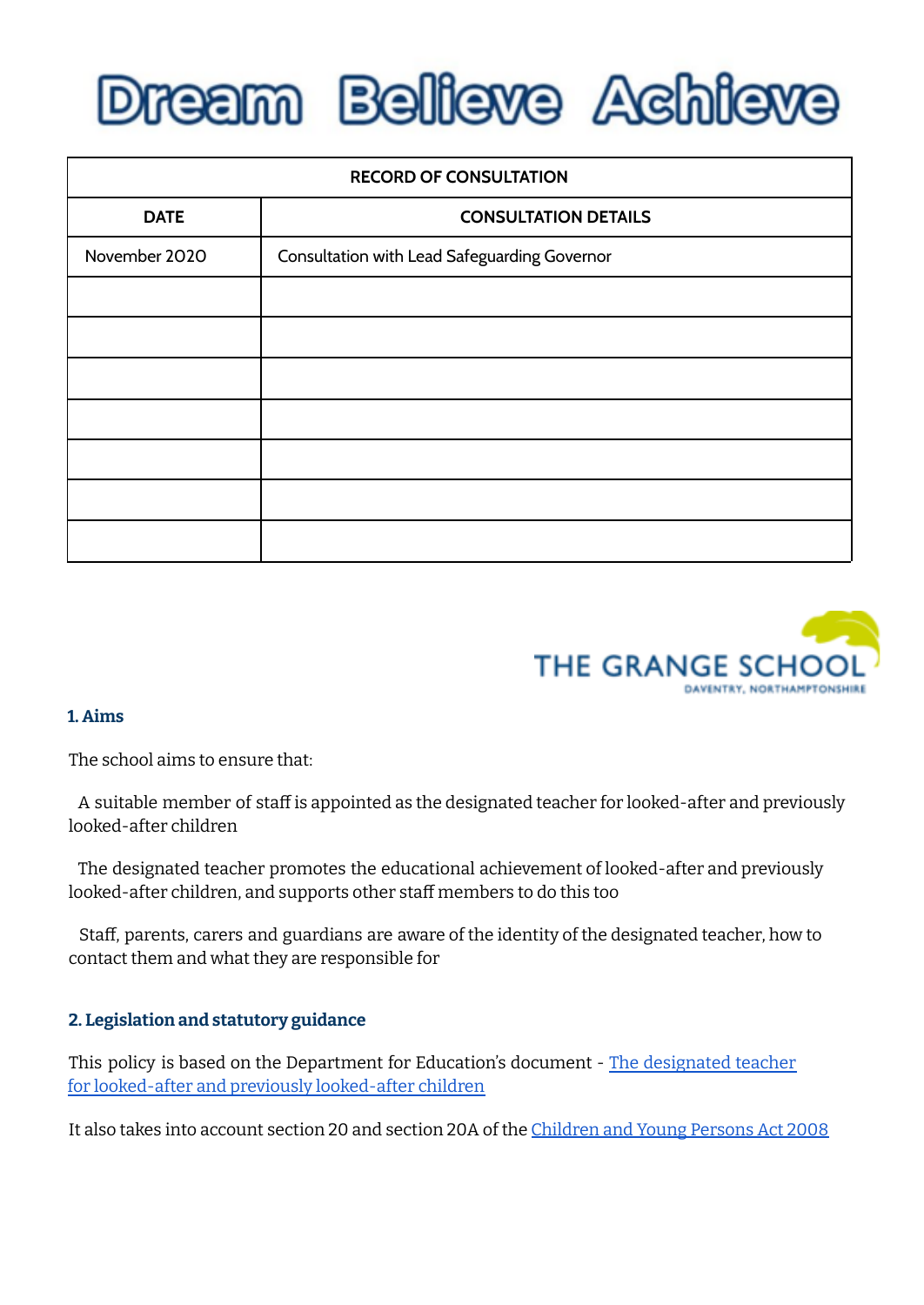# **3. Definitions**

**Looked-after children** are registered pupils that are:

- In the care of a local authority, or
- Provided with accommodation by a local authority in the exercise of its social services functions, for a continuous period of more than 24 hours

### **Previously looked-after children** are registered pupils that fall into either of these categories:

They were looked after by a local authority but ceased to be as a result of any of the following:

- A child arrangements order, which includes arrangements relating to who the child lives with and when they are to live with them
- A special guardianship order
- An adoption order

They appear to the governing board to have:

- Been in state care in a place outside of England and Wales because they would not have otherwise been cared for adequately, and
- Ceased to be in that state care as a result of being adopted

**Personal education plan (PEP)** is part of a looked-after child's care plan that is developed with the school. It forms a record of what needs to happen and who will make it happen to ensure the child reaches their full potential.

**Virtual school head (VSH)** is a local authority officer responsible for promoting the educational achievement of their authority's looked-after children, working across schools to monitor and support these pupils as if they were in a single school. The VSH is also responsible for providing information and advice to schools, parents and guardians in respect of previously looked-after children.

#### **4.Identity of our designated teacher**

Our designated teacher is Laura Phillips, she can be contacted via email at [mrs.phillips@thegrangeschooldaventry.net](mailto:mrs.phillips@thegrangeschooldaventry.net)

Our designated teacher takes lead responsibility for promoting the educational achievement of looked-after and previously looked-after children at our school. They are your initial point of contact for any of the matters set out in the section below.

As LAC and PLAC children are automatically in receipt of the Pupil Premium, our Pupil Premium Lead also takes an active responsibility for the education and welfare of any LAC and PLAC children. Our Pupil Premium Lead is Elaine Wagg and she can be contacted at mrs.wagg@thegrangeschooldaventry.net.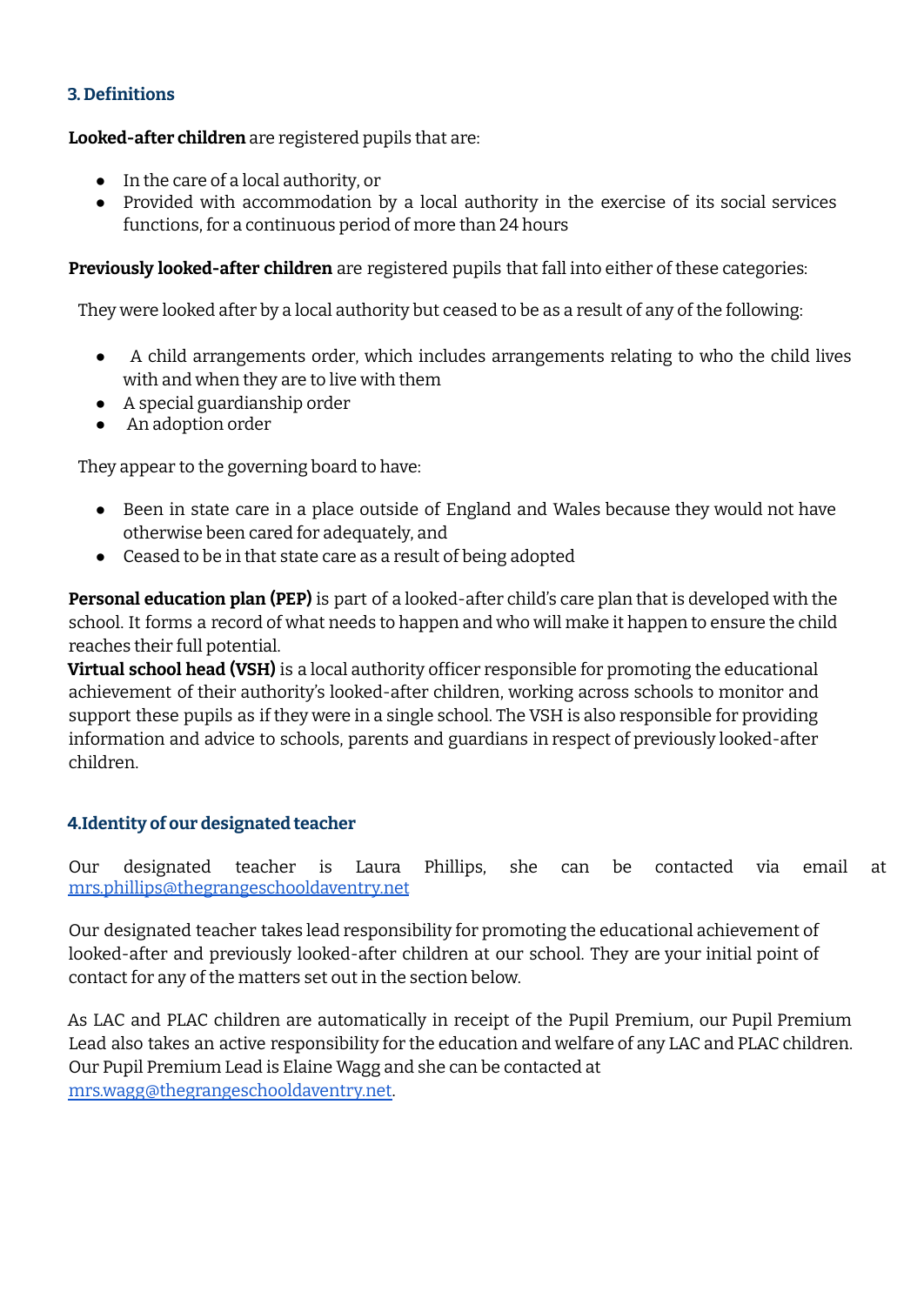# **5. Role ofthe designated teacher**

### **5.1 Leadership responsibilities**

The designated teacher will:

- Act as a central point of initial contact within the school for any matters involving looked-after and previously looked-after children
- Promote the educational achievement of every looked-after and previously looked-after child on roll by:
	- o Working with the Virtual School
	- o Promoting a whole school culture where the needs of these pupils matter and are prioritised
- Take lead responsibility for ensuring school staff understand:
	- o The things which can affect how looked-after and previously looked-after children learn and achieve

o How the whole school supports the educational achievement of these pupils

- Contribute to the development and review of whole school policies to ensure they consider the needs of looked-after and previously looked-after children
- Promote a culture in which looked-after and previously looked-after children are encouraged and supported to engage with their education and other school activities
- Act as a source of advice for teachers about working with looked-after and previously looked-after children
- Work directly with looked-after and previously looked-after children and their carers, parents and guardians to promote good home-school links, support progress and encourage high aspirations
- Delegate organisational responsibility for pupil's wellbeing needs to the Strategic Wellbeing Lead (Elaine Wagg) and the Wellbeing Lead (Janice Hennessy). The designated teacher will, however, evaluate the impact of any work completed and the impact of this upon the child, family and educational attainment.
- Have lead responsibility for the development and implementation of looked-after children's PEPs
- Work closely with the school's designated safeguarding lead to ensure that any safeguarding concerns regarding looked-after and previously looked-after children are quickly and effectively responded to
- Involve parents and guardians of previously looked-after children in decisions affecting their child's education

# **5.2 Supporting looked-after children**

The designated teacher will:

- Make sure looked-after children's PEPs meet their needs by working closely with other teachers to assess each child's specific educational needs
- Have overall responsibility for leading the process of target-setting in PEPs
- Monitor and track how looked-after children's attainment progresses under their PEPs
- If a child is not on track to meet their targets, be instrumental in agreeing the best way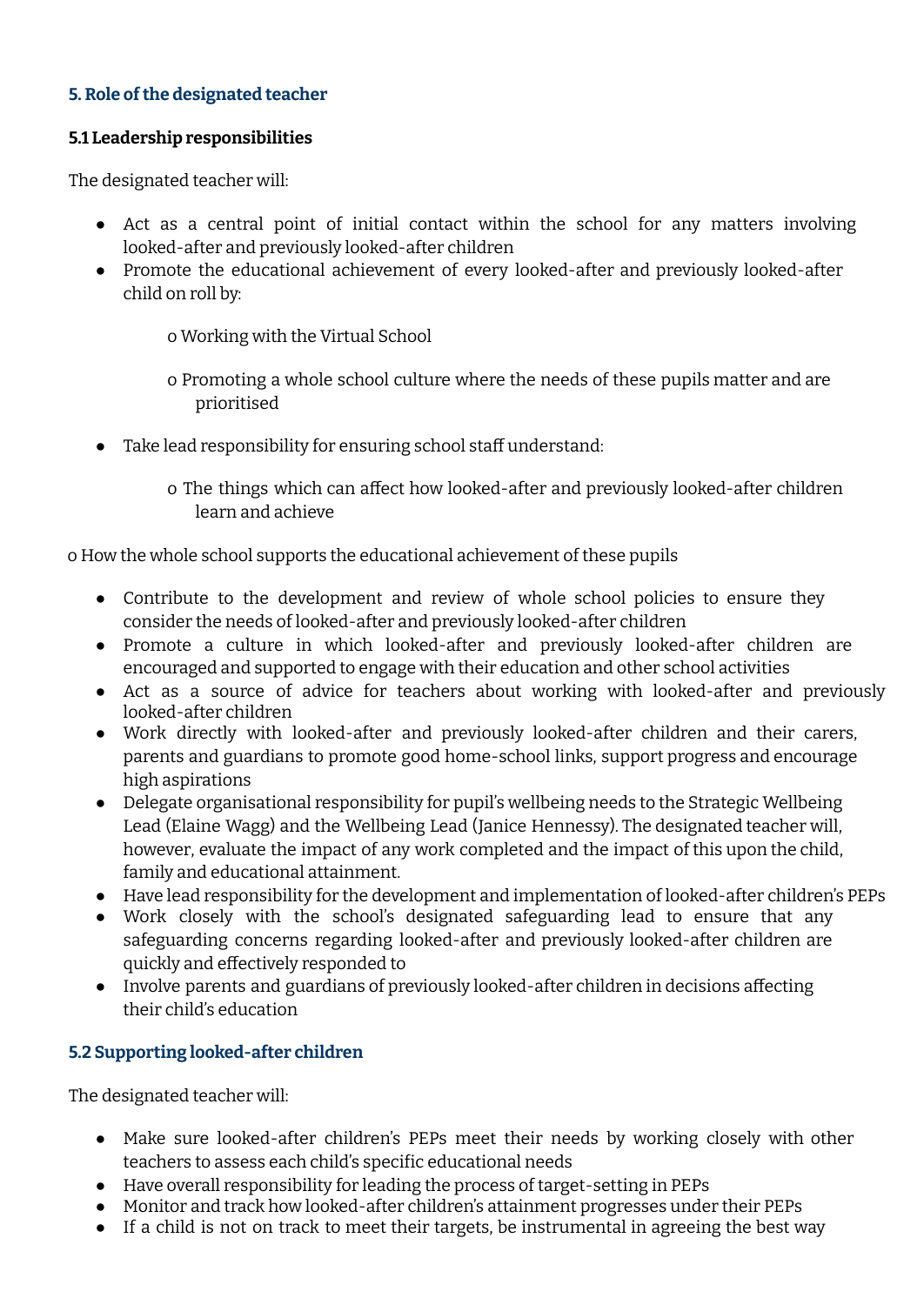forward with them in order to make progress, and ensure that this is reflected in their PEP

- Ensure the identified actions of PEPs are put in place
- During the development and review of PEPs, help the school and relevant local authority decide what arrangements work best for pupils
- Ensure that:

o A looked-after child's PEP is reviewed before the statutory review of their care plan – this includes making sure the PEP is up to date and contains any new information since the last PEP review, including whether agreed provision is being delivered

- o PEPs are clear about what has or has not been taken forward, noting what resources may be required to further support the child and from where these may be sourced
- o The updated PEP is passed to the child's social worker and VSH ahead of the statutory review of their care plan
- Transfer a looked-after child's PEP to their next school or college, making sure it is up to date and that the local authority responsible for looking after them has the most recent version

# **5.3 Supporting both looked-after children and previously looked-after children**

The designated teacher will:

- Ensure the specific needs of looked-after and previously looked-after children are understood by staff and reflected in how the school uses pupil premium funding
- Work with Virtual School to agree how pupil premium funding for looked-after children can most effectively be used to improve their attainment
- Help raise the awareness of parents and guardians of previously looked-after children about pupil premium funding and other support for these children
- Play a key part in decisions on how pupil premium funding is used to support previously looked-after children
- Encourage parents' and guardians' involvement in deciding how pupil premium funding is used to support their child, and be the main contact for queries about its use
- Ensure teachers have awareness and understanding of the specific needs of looked-after and previously looked-after children in areas like attendance, homework, behaviour and future career planning
- Be aware of the special educational needs (SEN) of looked-after and previously looked-after children, and make sure teachers also have awareness and understanding of this
- Ensure the Special [educational](https://assets.publishing.service.gov.uk/government/uploads/system/uploads/attachment_data/file/398815/SEND_Code_of_Practice_January_2015.pdf) needs and disability code of practice: 0 to 25 years , as it relates to looked-after children, is followed
- Make sure PEPs work in harmony with any education, health and care (EHC) plans that a looked-after child may have
- Ensure that, with the help of the Virtual School, they have the skills to identify signs of potential SEN issues in looked-after and previously looked-after children, and know how to access further assessment and support where necessary
- Ensure that they and other staff can identify signs of potential mental health issues in looked-after and previously looked-after children and understand where the school can draw on specialist services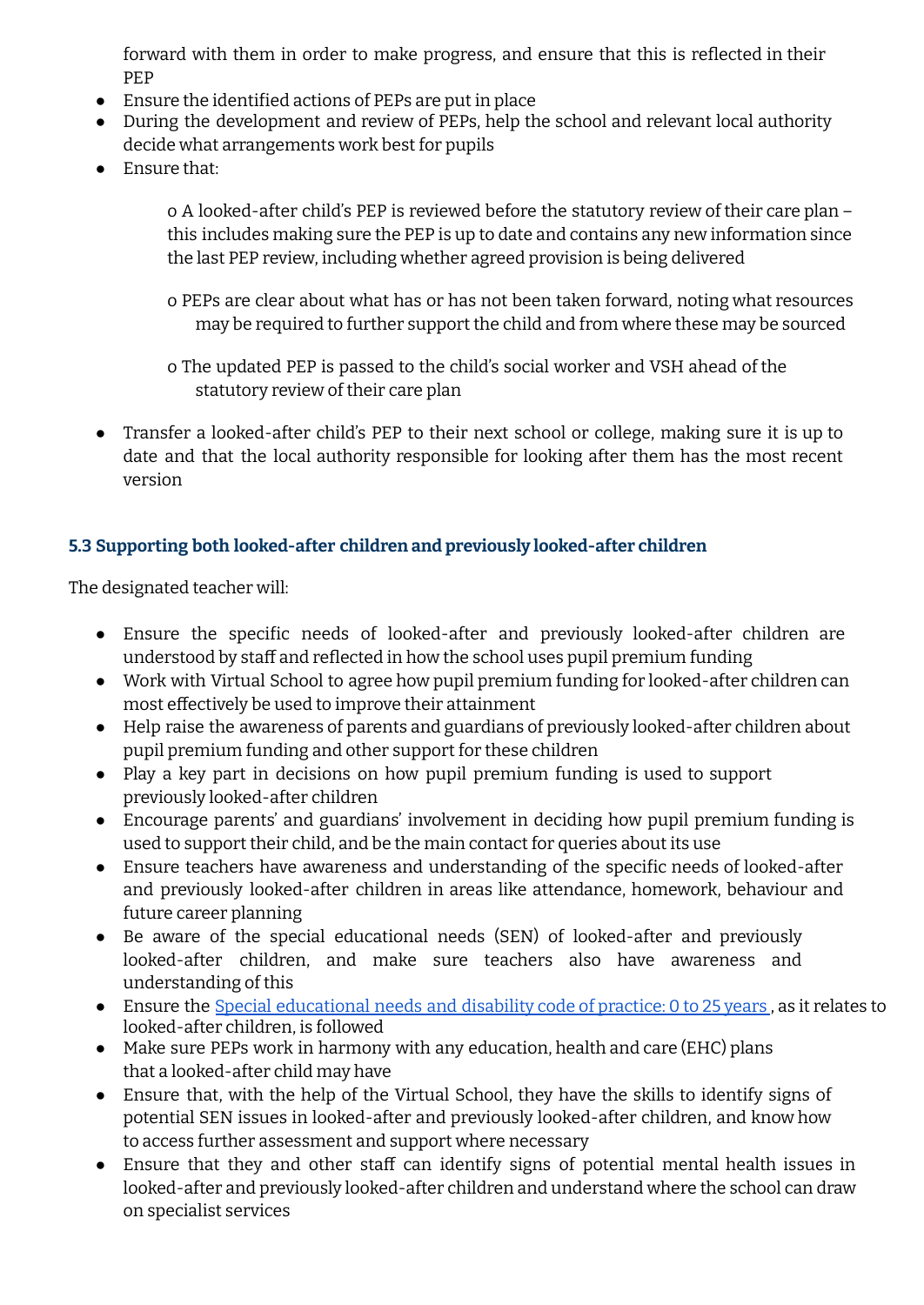- Put in place robust arrangements to have strengths and difficulties questionnaires (SDQs) completed for looked-after children, and use the results of these SDQs to inform PEPs
- Put in place mechanisms for understanding the emotional and behavioural needs of previously looked-after children

# **5.4 Relationships beyond the school**

The designated teacher will:

● Proactively engage with social workers and other professionals to enable the school to respond effectively to the needs of looked-after and previously looked-after children

● Discuss with social workers how the school should engage with birth parents, and ensure the school is clear about who has parental responsibility and what information can be shared with whom

- Be open and accessible to parents and guardians of previously looked-after children and encourage them to be actively involved in their children's education
- Proactively build relationships with local authority professionals, such as VSHs and SEN departments
- Consider how the school works with others outside of the school to maximise the stability of education for looked-after children, such as:
	- o Finding ways of making sure the latest information about educational progress is available to contribute to the statutory review of care plans
	- o Ensuring mechanisms are in place to inform the Virtual School when looked-after children are absent without authorisation and work with the responsible authority to take appropriate safeguarding action
	- o Talking to the child's social worker and/or other relevant parties in the local authority regarding any decisions about changes in care placements which will disrupt the child's education, providing advice about the likely impact and what the local authority should do to minimise disruption
	- o Making sure that, if a looked-after child moves school, their new designated teacher receives any information needed to help the transition process
- Seek advice from the Virtual School about meeting the needs of individual previously looked-after children, but only with the agreement of their parents or guardians
- Make sure that for each looked-after child:
	- o There's an agreed process for how the school works in partnership with the child's carer and other professionals, such as their social worker, in order to review and develop educational progress
	- o School policies are communicated to their carer and social worker and, where appropriate, birth parents
	- o Teachers know the most appropriate person to contact where necessary, such as who has the authority to sign permission slips
- $\bullet$  Where a looked-after child is at risk of exclusion.